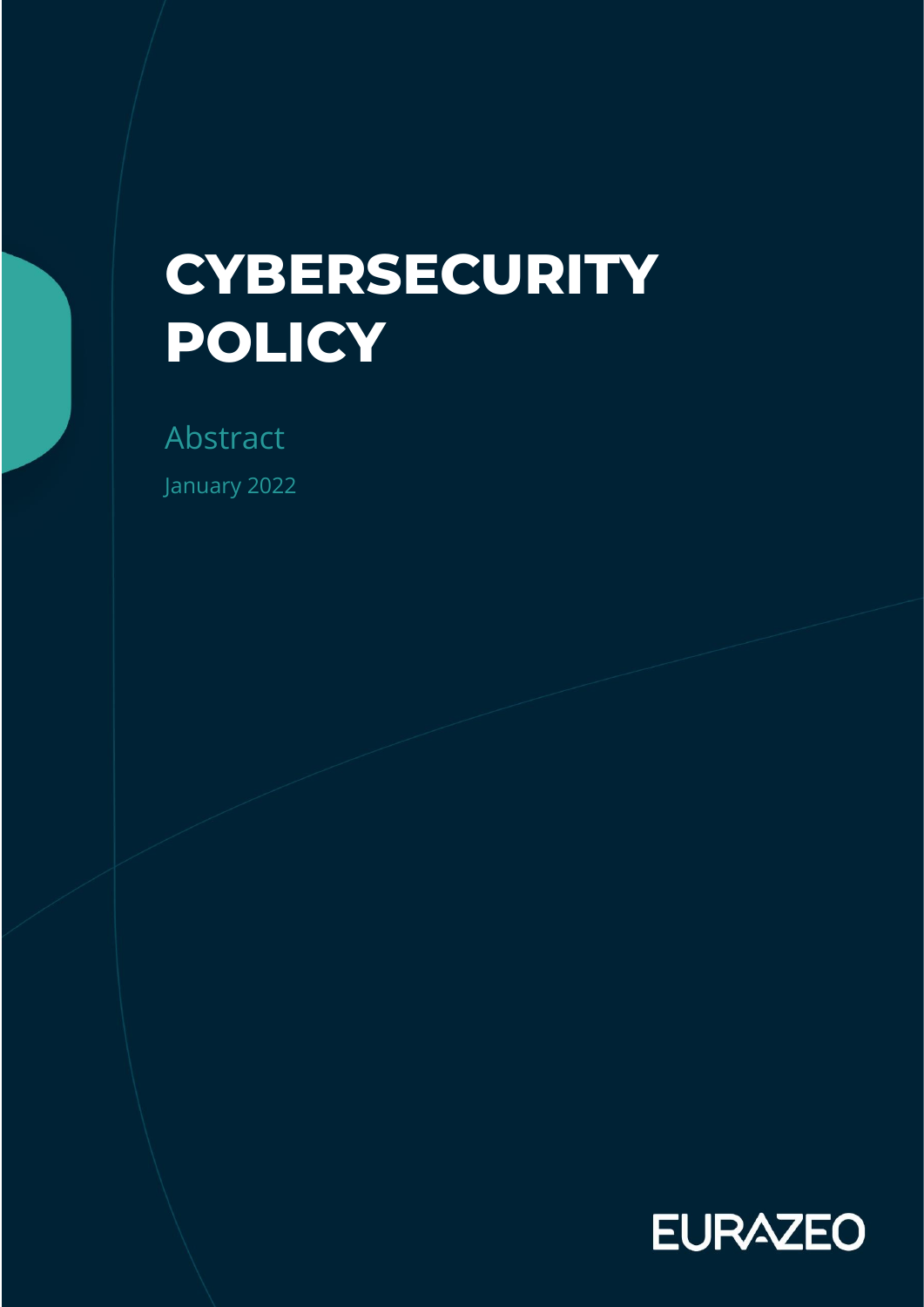| A.   |  |
|------|--|
| B.   |  |
| C.   |  |
|      |  |
| III. |  |
|      |  |
|      |  |
|      |  |
|      |  |
|      |  |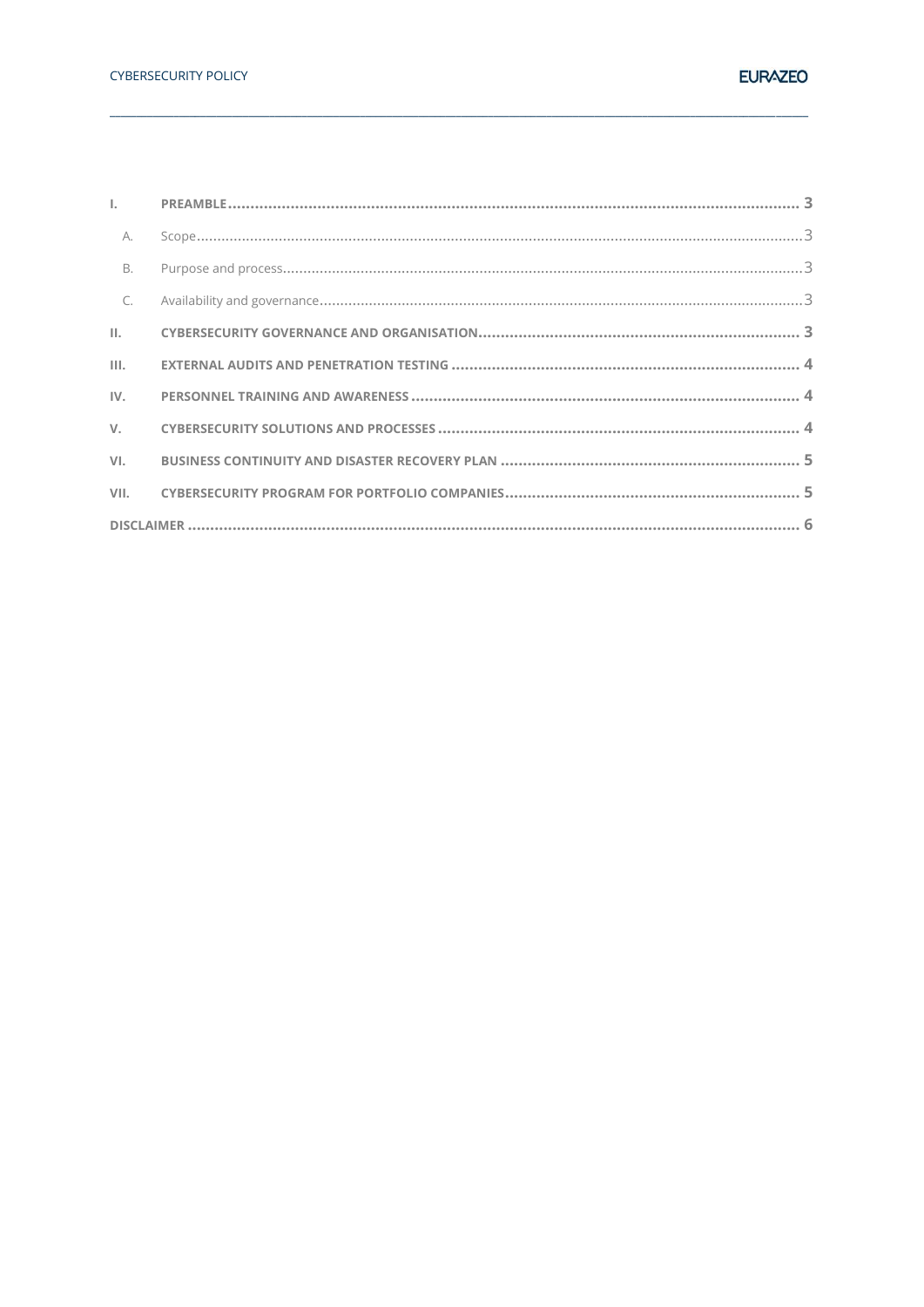## **CYBERSECURITY POLICY ABSTRACT**

#### <span id="page-2-0"></span>**I. PREAMBLE**

#### <span id="page-2-1"></span>**A. Scope**

This Cybersecurity policy abstract applies to Eurazeo SE, Eurazeo Mid-Cap, Eurazeo Investment Manager, Eurazeo Funds Management Luxembourg, Eurazeo Infrastructure Partners and their wholly owned subsidiaries, herein referred to as "Eurazeo".

**\_\_\_\_\_\_\_\_\_\_\_\_\_\_\_\_\_\_\_\_\_\_\_\_\_\_\_\_\_\_\_\_\_\_\_\_\_\_\_\_\_\_\_\_\_\_\_\_\_\_\_\_\_\_\_\_\_\_\_\_\_\_\_\_\_\_\_\_\_\_\_\_\_\_\_\_\_\_\_\_\_\_\_\_\_\_\_\_\_\_\_\_\_\_\_\_\_\_\_\_\_\_\_\_\_\_\_\_\_\_\_\_\_\_\_\_\_\_\_\_\_\_\_\_\_\_\_\_\_\_\_**

#### **B. Purpose and process**

<span id="page-2-2"></span>Cybersecurity is a major stake at Eurazeo and thus a comprehensive strategy has been deployed to mitigate this growing risk both for Eurazeo and its portfolio companies. This document is an abstract of the detailed Cybersecurity Policy and sets out its key points.

#### **C. Availability and governance**

<span id="page-2-3"></span>This Cybersecurity policy abstract is publicly available on Eurazeo's website and internally accessible on Eurazeo's intranet. The detailed Cybersecurity Policy has been approved by the Executive Board. For any information concerning the Cybersecurity Policy, please send a request at [ITsecurity@eurazeo.com.](mailto:ITsecurity@eurazeo.com)

## <span id="page-2-4"></span>**II. CYBERSECURITY GOVERNANCE AND ORGANISATION**

- The first formalised **Cybersecurity Policy** for the Eurazeo Group has been established in 2018 and is reviewed on a regular basis.
- A **Digital Security Committee** is held at least twice a year. The committee is chaired by a member of the Executive Board and is composed of the CDO, the CRO, the CSO, the CIO, and the EIM COO.
- This committee is responsible for ensuring **strategic alignment** in terms of cybersecurity and monitoring the implementation of cybersecurity action plans.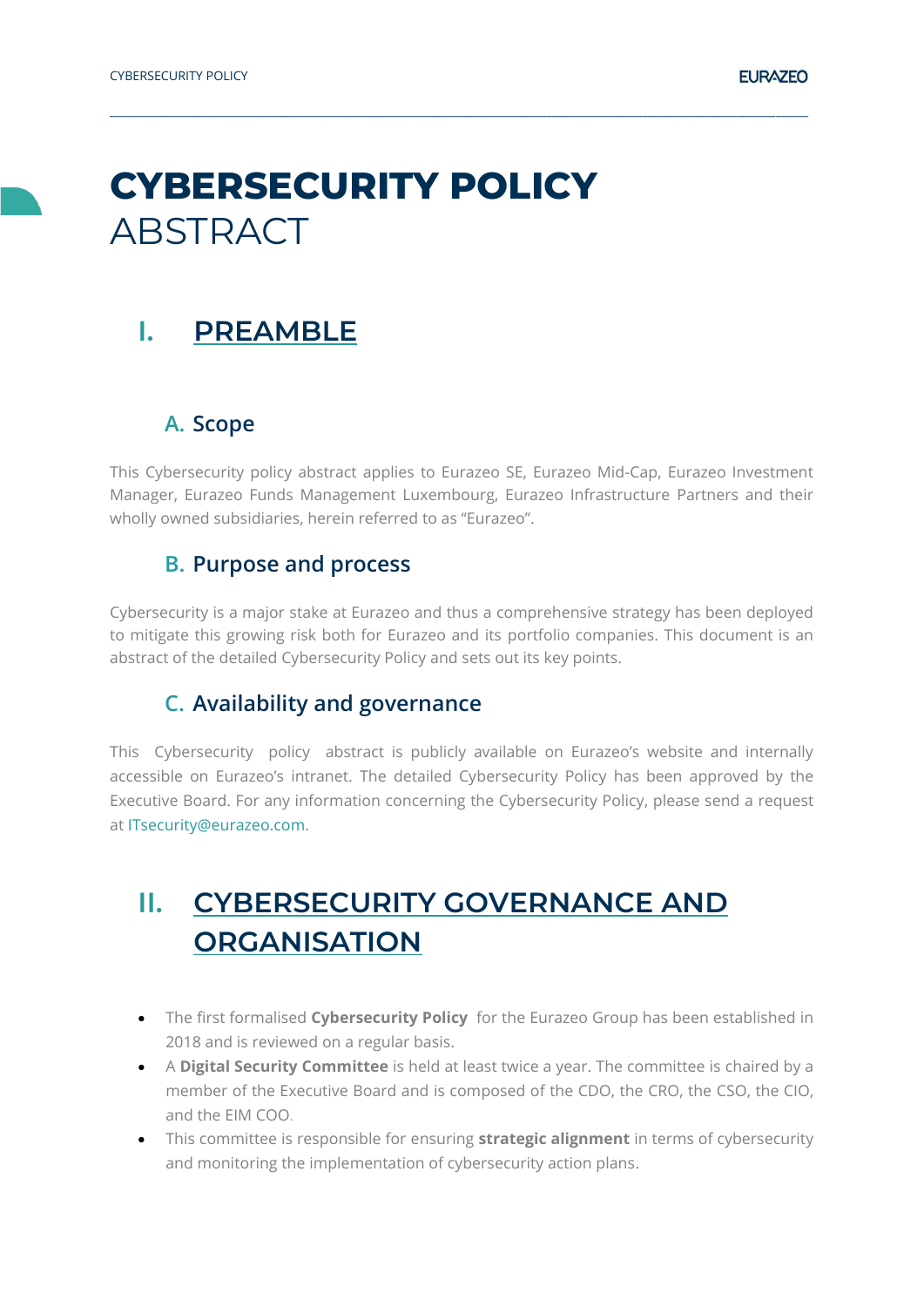- A cybersecurity review is done on every Eurazeo **Audit Committee Meeting**.
- The Cybersecurity Policy is operationally implemented by **a dedicated cybersecurity specialist and best-in-class subcontractors** .

**\_\_\_\_\_\_\_\_\_\_\_\_\_\_\_\_\_\_\_\_\_\_\_\_\_\_\_\_\_\_\_\_\_\_\_\_\_\_\_\_\_\_\_\_\_\_\_\_\_\_\_\_\_\_\_\_\_\_\_\_\_\_\_\_\_\_\_\_\_\_\_\_\_\_\_\_\_\_\_\_\_\_\_\_\_\_\_\_\_\_\_\_\_\_\_\_\_\_\_\_\_\_\_\_\_\_\_\_\_\_\_\_\_\_\_\_\_\_\_\_\_\_\_\_\_\_\_\_\_\_\_**

## <span id="page-3-0"></span>**III. EXTERNAL AUDITS AND PENETRATION TESTING**

- **360° IT security audits** (including penetration testing, servers, laptops & smartphones configurations reviews, internal procedures reviews, etc … ) are conducted every two years.
- Ad hoc **cybersecurity reviews** of applications configurations are triggered at implementation time and on a regular basis.

#### <span id="page-3-1"></span>**IV. PERSONNEL TRAINING AND AWARENESS**

**Personnel are the first level of defence against many cyberattacks therefore Eurazeo takes their training very seriously:**

- A yearly mandatory online cybersecurity training for all Eurazeo personnel is deployed.
- Continuous phishing campaigns.
- Ad-hoc cybersecurity communication campaigns on specific projects

## <span id="page-3-2"></span>**V. CYBERSECURITY SOLUTIONS AND PROCESSES**

#### **To prevent cyberattacks Eurazeo has implemented technical solutions as well as robust processes:**

- Traditional firewalls, internet proxy, network access control, antivirus and VPN solutions have been deployed.
- Multi factor authentication is deployed on all critical applications.
- All user's end points (laptops, smartphones) are centrally managed using a state of-the art mobile device management solution.
- Data leak detection solution.
- Rigorous change and patch management processes have been implemented and annual privileged accounts reviews are done.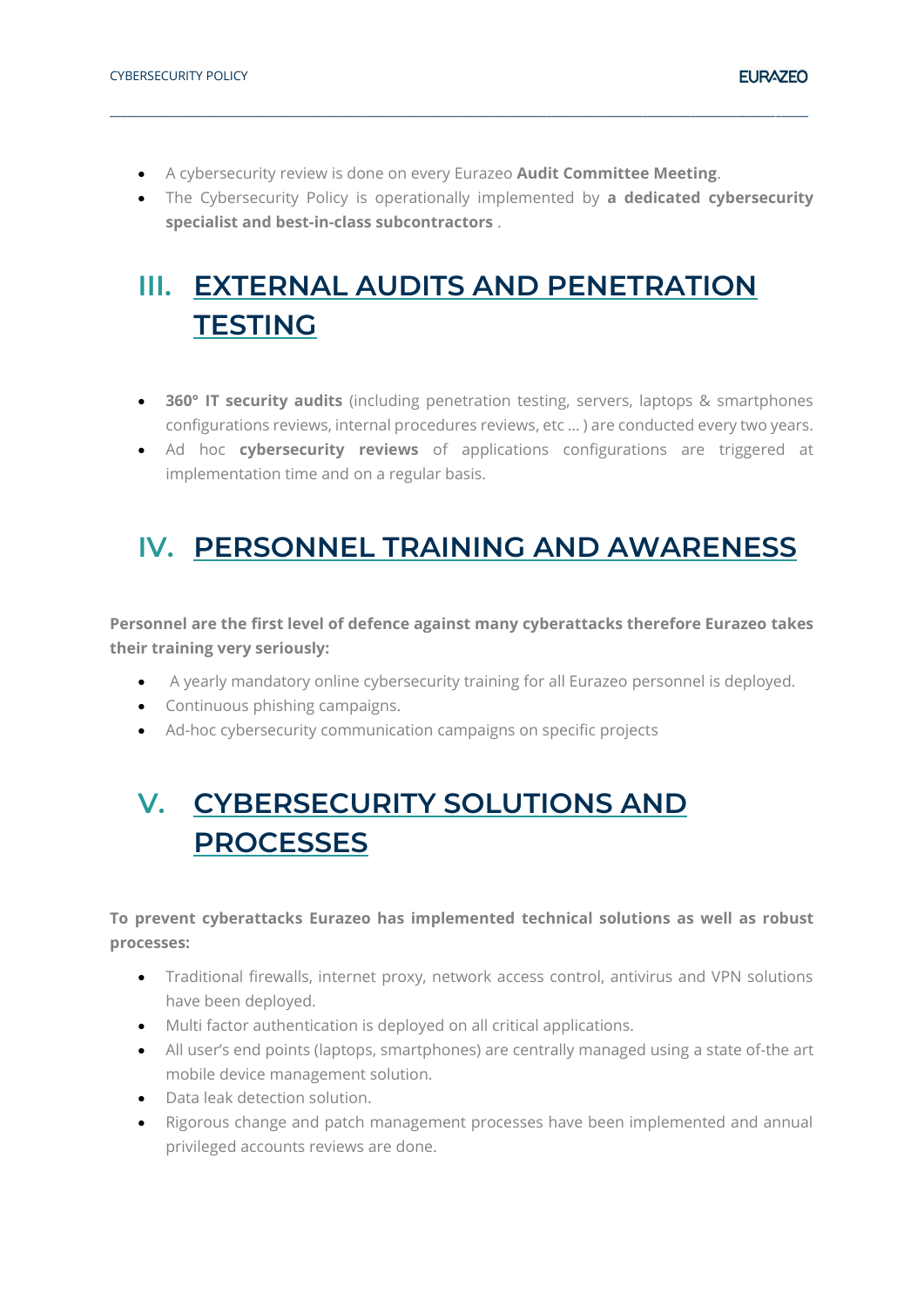## <span id="page-4-0"></span>**VI. BUSINESS CONTINUITY AND DISASTER RECOVERY PLAN**

**\_\_\_\_\_\_\_\_\_\_\_\_\_\_\_\_\_\_\_\_\_\_\_\_\_\_\_\_\_\_\_\_\_\_\_\_\_\_\_\_\_\_\_\_\_\_\_\_\_\_\_\_\_\_\_\_\_\_\_\_\_\_\_\_\_\_\_\_\_\_\_\_\_\_\_\_\_\_\_\_\_\_\_\_\_\_\_\_\_\_\_\_\_\_\_\_\_\_\_\_\_\_\_\_\_\_\_\_\_\_\_\_\_\_\_\_\_\_\_\_\_\_\_\_\_\_\_\_\_\_\_**

**To be able to guarantee business continuity, in case of a successful cyberattack, Eurazeo has deployed a full disaster recovery plan based on:**

- A distant secondary datacentre that allows replication of all "on premise" systems.
- Contractually agreed Saas solutions recovery plans with SaaS providers.
- A 3-2-1 back up policy (3 copies of data, 2 different media, 1 off site).
- A Computer Emergency Response Team contract in place with i-Tracing.
- All employees are enabled to work remotely from home.

The disaster recovery plan is tested once a year.

## <span id="page-4-1"></span>**VII. CYBERSECURITY PROGRAM FOR PORTFOLIO COMPANIES**

#### **Eurazeo has developed a cybersecurity program for its portfolio companies** :

- Initial assessment of cybersecurity governance and practices vs cybersecurity exposure and risks.
- Measurement of the company's overall performance in cybersecurity, through a safety and security profile analysis, observable from the Internet using publicly available information.
- Planning of a 360° IT security audit within 100 days, if no recent audit exists (IT security organization, processes review, systems and endpoints configuration reviews, specific application security reviews and pen testing).
- Access to Eurazeo CIO / CTO / CISO community for best practises and solution sharing.
- Organization of regular events dedicated to cybersecurity (events & webinars).
- Eurazeo group contracts and solutions: data leak solution (Cybelangel), Computer Emergency Response Team access (i-Tracing), Security rating platform, Cybersecurity expert access.
- Follow up of cybersecurity roadmap during companies' audit committee.
- Biannual reporting of major cybersecurity events.